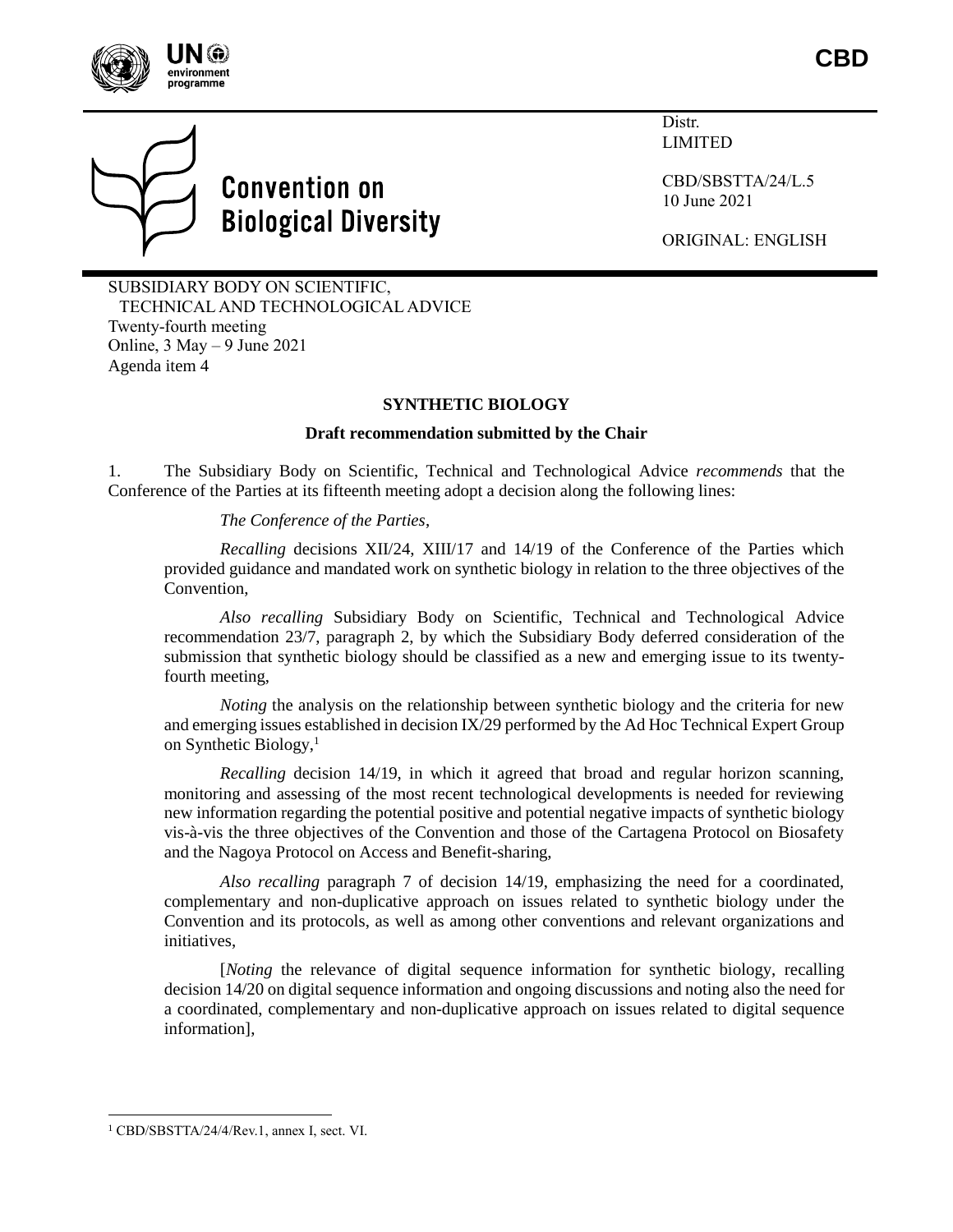[*Recalling* paragraphs 9 to 11 of decision 14/19, and calling upon Parties and other Governments, taking into account the current uncertainties regarding engineered gene drives, to apply a precautionary approach, in accordance with the objectives of the Convention],

*Recognizing* the importance of capacity-building, knowledge sharing, technology transfer and financial resources for addressing issues related to synthetic biology,

*Welcoming* the outcomes of the meeting of the Ad Hoc Technical Expert Group on Synthetic Biology held in Montreal, Canada, from 4 to 7 June 2019, 2

## **A. Considerations for new and emerging issues and associated criteria**

1. *Recognizes* the various challenges experienced by the Ad Hoc Technical Expert Group on Synthetic Biology in performing analysis on the relationship between synthetic biology and the criteria for new and emerging issues;

2. *Also recognizes* that decisions X/13, XI/11, XII/24, XIII/17 and 14/19 mandated work on synthetic biology under the Convention, and that the results of the application of the criteria as set out in decision IX/29 to the issue of synthetic biology have been inconclusive in determining whether synthetic biology is a new and emerging issue or not [and decides not to require further analysis on whether synthetic biology is a new and emerging issue] [while keeping the Convention's work on synthetic biology under review][recognizing that synthetic biology has not been determined to be [or not to be] a new and emerging issue];

3. *Notes* that this should not be seen as setting a precedent for future processes for treating proposed new and emerging issues;

#### **B. Process for broad and regular horizon scanning monitoring and assessment**

4. *Establishes* a process for broad and regular horizon scanning, monitoring and assessment of the most recent technological developments in synthetic biology as set out in section A of the annex; [and for an [initial] [period of] [two cycles during two consecutive intersessional periods;] [one intersessional period;]]]

5. [*Establishes* a multidisciplinary Ad Hoc Technical Expert Group on Synthetic Biology to support the process for broad and regular horizon scanning, monitoring and assessment in accordance with the terms of reference contained in section B of the annex;]

6. *Decides* that the trends in new technological developments in synthetic biology identified by the Ad Hoc Technical Expert Group on Synthetic Biology<sup>3</sup> [and the multidisciplinary Ad Hoc Technical Expert Group] will inform the [initial] horizon scanning, monitoring and assessment [of the following intersessional period;]

7. *Invites* Parties, other Governments, indigenous peoples and local communities, and relevant organizations to submit to the Executive Secretary information relevant to the trends referred to in paragraph 6 above to inform the horizon scanning, monitoring and assessment;

8. *Calls upon* Parties and other stakeholders to facilitate broad international cooperation, technology transfer, knowledge sharing, including through the Biosafety Clearing-House, for products of synthetic biology that are considered to be living modified organisms, and capacity-building on synthetic biology, taking into account the needs of Parties and of indigenous peoples and local communities;

9. *Requests* the Executive Secretary, subject to the availability of resources:

l

<sup>2</sup> Ibid., annex I.

<sup>3</sup> Ibid., annex I, sect. I.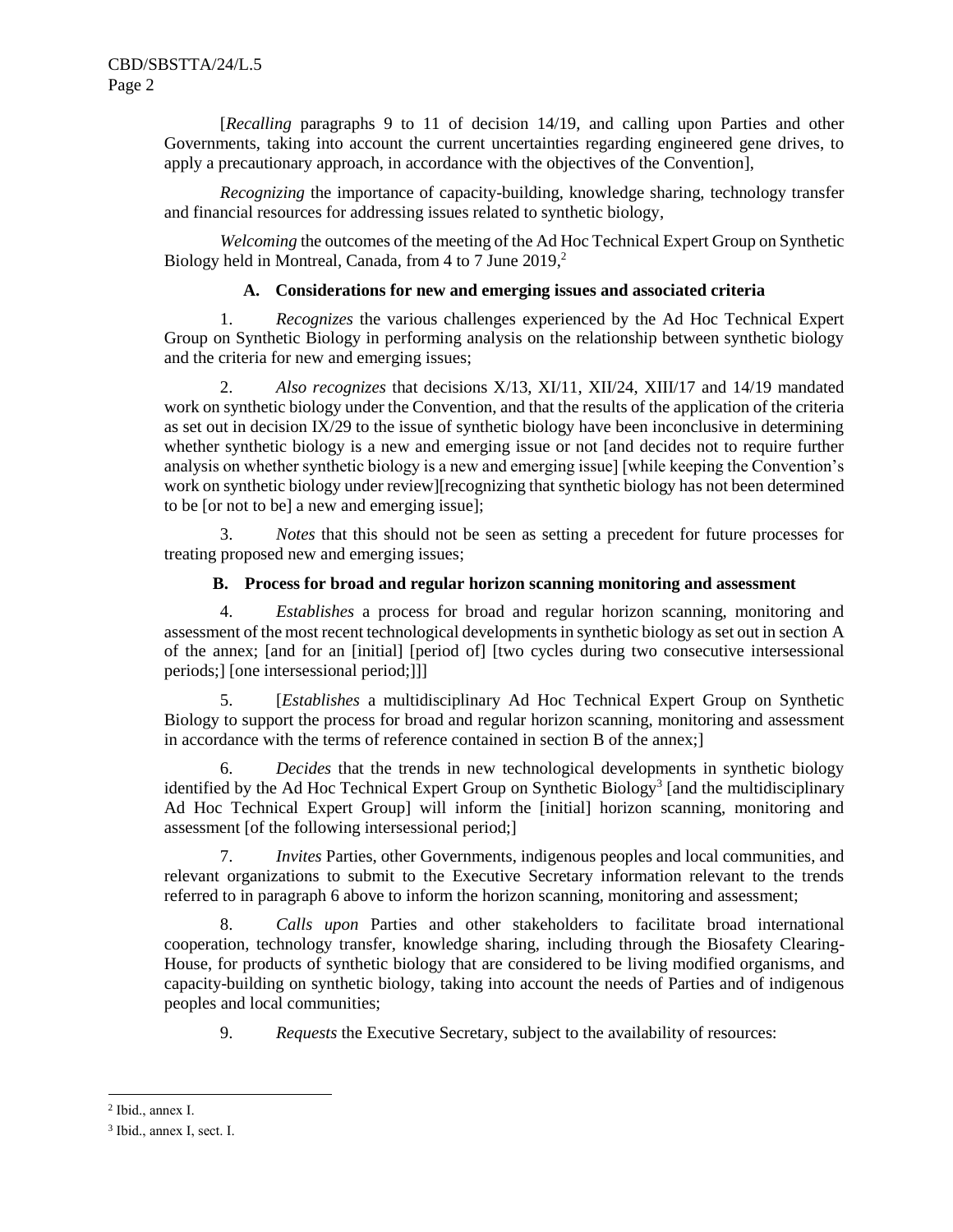(a) To convene online discussions of the Open-ended Online Forum on Synthetic Biology [to support the work of the multidisciplinary Ad Hoc Technical Expert Group] as well as the overall process outlined in paragraph 4 above;

To synthesize the information submitted in response to paragraph 7 above as well as the information provided through the online discussions of the Open-ended Online Forum on Synthetic Biology to inform the deliberations of [the multidisciplinary Ad Hoc Technical Expert Group][ the Subsidiary Body on Scientific, Technical and Technological Advice];

(c) [To convene at least one meeting of the multidisciplinary Ad Hoc Technical Expert Group to work according to the annex, section B;

(d) To prepare reports on the outcomes and operation of the horizon scanning process referred to in paragraph 4 above and to submit those reports for peer review to support the review of the effectiveness of the process by the Subsidiary Body on Scientific, Technical and Technological Advice at its meetings [prior to the sixteenth [and seventeenth] meetings of the Conference of the Parties respectively;]

(e) To facilitate international cooperation, promote and support capacity-building, technology transfer and knowledge-sharing, regarding synthetic biology, taking into account the needs of Parties and of indigenous peoples and local communities;

(f) To continue to ensure the full and effective participation of indigenous peoples and local communities in the discussions and in the work on synthetic biology under the Convention, in accordance with decision X/40 [and with a human rights approach;]

10. *Requests* the Subsidiary Body on Scientific, Technical and Technological Advice to consider the outcomes of the horizon scanning process [contained in the report of the multidisciplinary Ad Hoc Technical Expert Group], 4 and make recommendations for the consideration of the Conference of the Parties at its [sixteenth [and seventeenth] meetings] and, as appropriate, the Conference of the Parties serving as the meeting of the Parties to the Cartagena Protocol at its [eleventh [and twelfth] meetings] and the Conference of the Parties serving as the meeting of the Parties to the Nagoya Protocol at its [fifth [and sixth] meetings];

11. *Also requests* the Subsidiary Body on Scientific, Technical and Technological Advice to consider the interim and final reports on effectiveness of the horizon scanning process established in paragraph 4 above, at its meetings prior to the [sixteenth [and seventeenth]] meetings of the Conference of the Parties, respectively, and to make a recommendation [on the need to extend that process];

12. *Requests* the Executive Secretary to continue pursuing cooperation with other regional and international organizations, conventions and initiatives, including academic and research institutions, on issues related to synthetic biology.

2. The Subsidiary Body on Scientific, Technical and Technological Advice *recommends* that the Conference of the Parties serving as the meeting of the Parties to the Cartagena Protocol and the Conference of the Parties serving as the meeting of the Parties to the Nagoya Protocol each take note of the decision of the Conference of the Parties on this matter.

 $\overline{a}$ 

<sup>4</sup> Ibid., sect. V.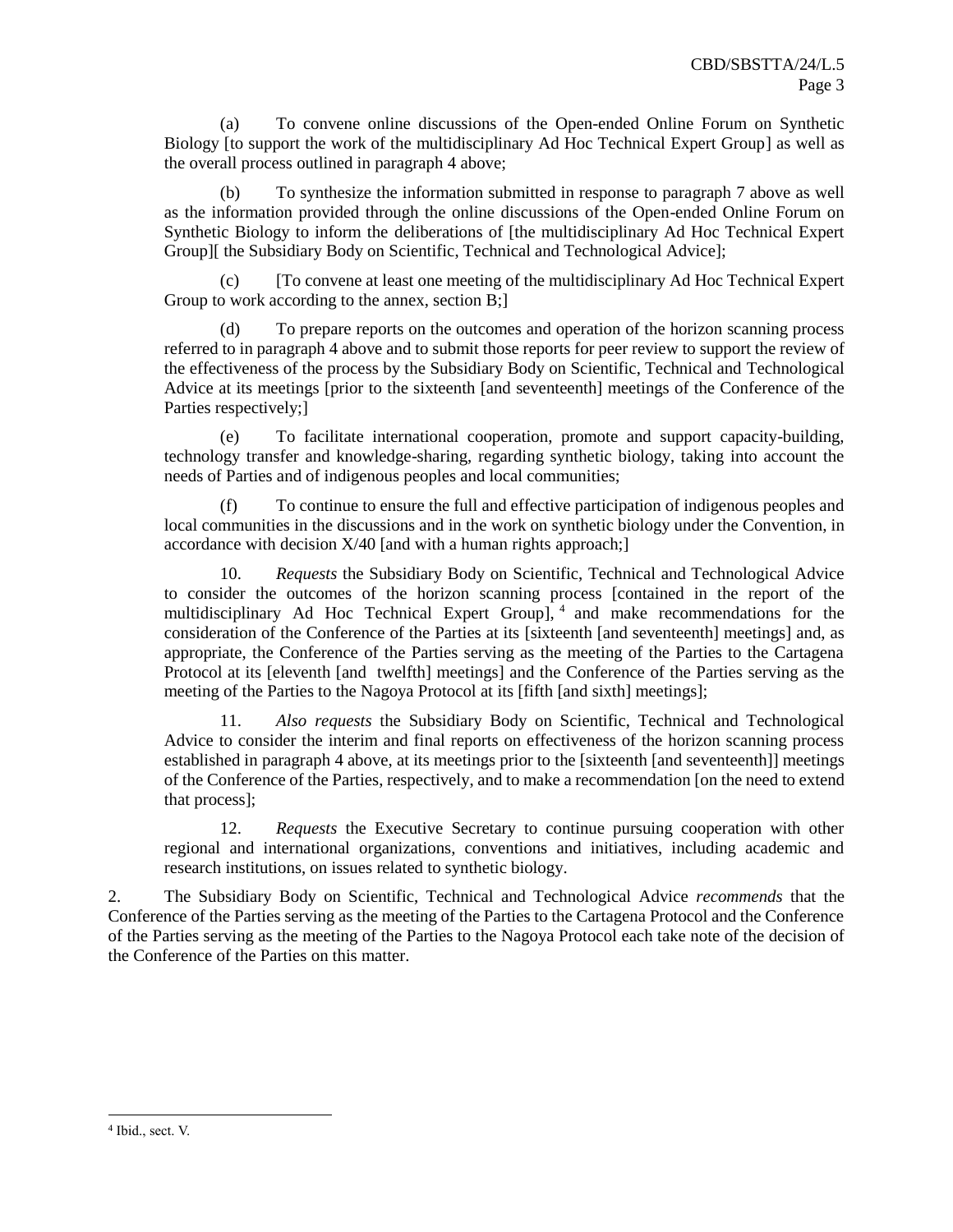#### *Annex*

## **BROAD AND REGULAR HORIZON SCANNING, MONITORING AND ASSESSMENT OF THE MOST RECENT TECHNOLOGICAL DEVELOPMENTS IN SYNTHETIC BIOLOGY**

#### **A. Process for the horizon scanning, monitoring and assessment**

1. The process for broad and regular horizon scanning, monitoring and assessment (hereinafter "the process") consists of the following steps:

- (a) Information gathering;
- (b) Compilation, organization and synthesis of information;
- (c) Assessment;
- (d) Reporting on outcomes.

2. [For each step, the coordinating actors, other actors and main considerations for the process are as set out in table 1.]

3. The Subsidiary Body on Scientific, Technical and Technological Advice shall review the outcomes of the process and make recommendations on technological developments in synthetic biology and their potential positive and negative impacts for the objectives of the Convention. [including social, economic and cultural impacts as well as related ethical issues].

4. The effectiveness of the process shall be reviewed [regularly] [every four years] [in accordance with] decision by Conference of Parties.

## **B. [Terms of reference for the multidisciplinary Ad Hoc Technical Expert Group on Synthetic Biology to support the process for broad and regular horizon scanning, monitoring and assessment**

1. The multidisciplinary Ad Hoc Technical Expert Group, building on the previous relevant work under the Convention and its Protocols, including the work of the previous Ad Hoc Technical Expert Groups on Synthetic Biology, shall:

[(a) Assess, vis-à-vis the three objectives of the Convention and its Protocols [and making use of tools and approaches to enable a participatory assessment process], based on the results of steps in A1(a) and A1(b) above; (i) new technological developments and applications of synthetic biology, and (ii) state of knowledge on potential impacts on biodiversity and the environment of current and future synthetic biology applications, taking into account impacts on human, animal and plant health, and cultural and socioeconomic issues;]

(b) [Make use of tools and approaches to enable a participatory assessment process] to review and assess the information gathered through the process for broad and regular horizon scanning, monitoring and assessment and, on this basis, consider technological developments in synthetic biology and their potential positive and negative impacts [and their implications] for the objectives of the Convention;

[(c) Identify a methodology for the assessment of the compiled information, based on [scientific evidence] [best scientific knowledge and other knowledge system], considering the availability and accessibility of tools and expertise;]

(d) [Identify trends and issues, [including categories of synthetic biology that may need to be [prioritized[[identified] or] that may need to continue to be considered in [subsequent cycles,] as well as additional issues that may be regarded as priorities [vis-à-vis the three objectives of the Convention] [for the next intersessional period;]]

[(e) Identify capacity-building, technology transfer and knowledge sharing needs based on priorities determined by Parties on issues related to synthetic biology and in the light of the outcomes of the horizon scanning process;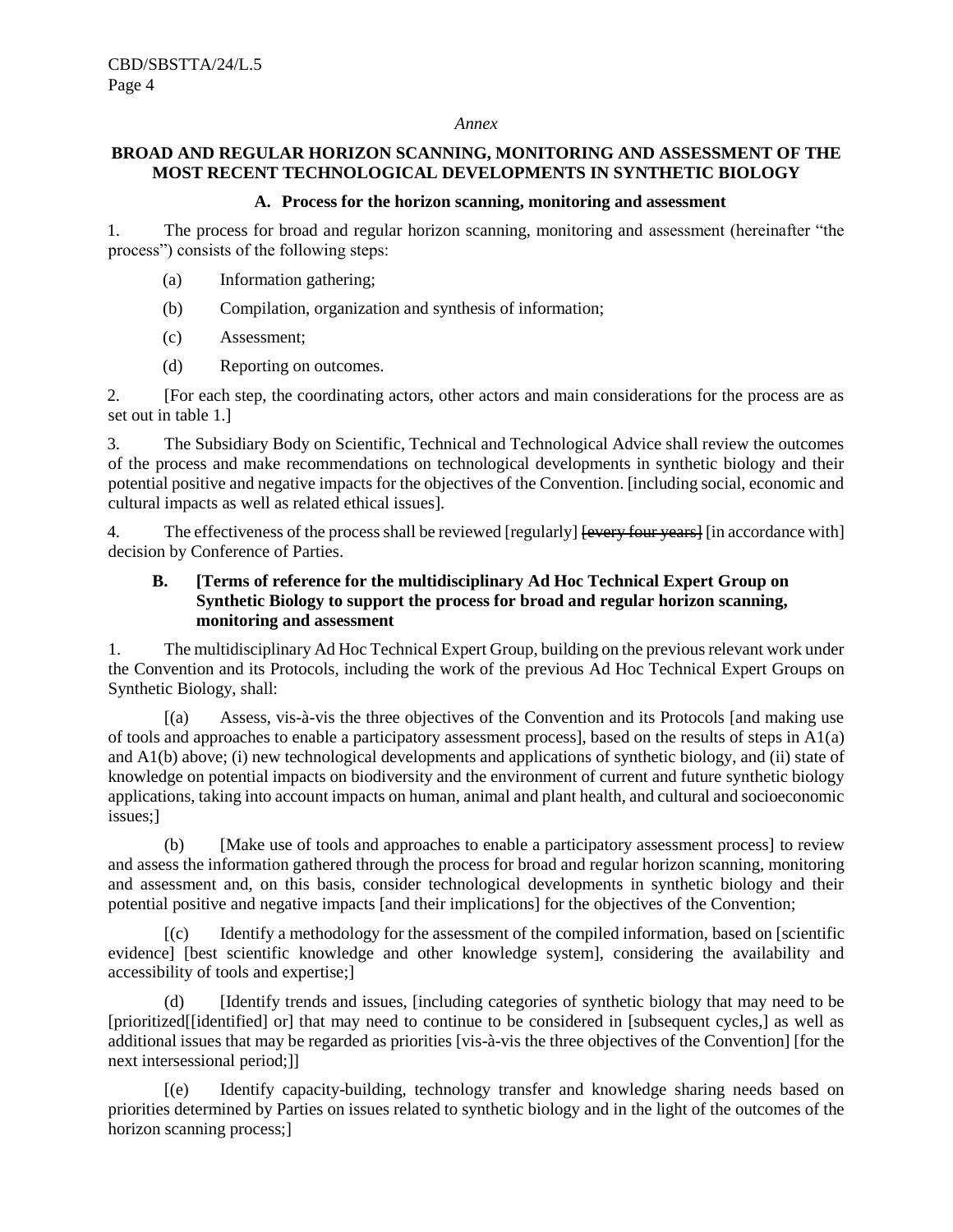[(f) Evaluate the availability of tools to detect, identify and monitor the [organisms, components and products] [potential positive and negative impacts] of synthetic biology;]

(g) Prepare a report on the outcomes of its assessment to be submitted to the Subsidiary Body on Scientific, Technical and Technological Advice;

(h) Make recommendations to the Subsidiary Body on Scientific, Technical and Technological Advice on specific issues that may require further consideration by the Conference of the Parties and/or the Parties to the Cartagena Protocol and the Parties to the Nagoya Protocol.

1 *alt*. [The Subsidiary Body on Scientific, Technical and Technological Advice shall:

(a) Review and assess the information gathered through the process and, on this basis, consider technological developments in synthetic biology and the potential negative and positive impacts vis-à-vis the objectives of the Convention;

(b) Identify issues that may need to continue to be considered, as well as additional issues that may be considered priorities in the next intersessional period;

(c) Prepare conclusions and recommendations on technological development in synthetic biology and their potential positive and negative impacts for the objectives of the convention].

2. The multidisciplinary Ad Hoc Technical Expert Group on Synthetic Biology will be constituted for an initial duration of two intersessional periods and according to section H of the consolidated modus operandi of the Subsidiary Body on Scientific, Technical and Technological Advice, including, whenever possible, expertise from a broad range of disciplines, as well as interdisciplinary and intercultural expertise, indigenous peoples and local communities. The continuing need for the Group will be assessed in the light of the overall assessment of the effectiveness of the horizon scanning process.

3. The procedure for avoiding or managing conflicts of interest in expert groups set out in the annex to decision 14/33 shall apply to the Multidisciplinary Technical Expert Group.

4. The multidisciplinary Ad Hoc Technical Expert Group on Synthetic Biology will work through a combination of face-to-face meetings, held physically and/or online, supported, as needed by online discussions.]

| <b>Process and steps</b>                                                  |                              | <b>Coordinating actors</b>                                           | Other actors and considerations                                                                                                                                                                                                                                                                                                                                          |
|---------------------------------------------------------------------------|------------------------------|----------------------------------------------------------------------|--------------------------------------------------------------------------------------------------------------------------------------------------------------------------------------------------------------------------------------------------------------------------------------------------------------------------------------------------------------------------|
| <b>Horizon</b><br>scanning,<br>monitoring<br>and<br>assessment<br>process | (a) Information<br>gathering | Secretariat, with the<br>٠<br>support of consultants<br>as necessary | $\bullet$ Possible mechanisms include<br>submissions of information through<br>notifications; outreach to relevant<br>institutions and intergovernmental<br>organizations; online forums;<br>collaborative activities with regional<br>and national assessment platforms; and<br>other existing tools, such as national<br>reports, and the clearing-house<br>mechanism. |
|                                                                           |                              |                                                                      | Seek inputs from a diverse range of<br>actors, including other organizations<br>working on synthetic biology, facilitate<br>engagement of indigenous peoples and<br>local communities, among others, and<br>build on the work done by other                                                                                                                              |

| [Table 1. Process for broad and regular horizon scanning, monitoring and assessment of the most |  |  |  |  |  |
|-------------------------------------------------------------------------------------------------|--|--|--|--|--|
| recent technological developments in synthetic biology                                          |  |  |  |  |  |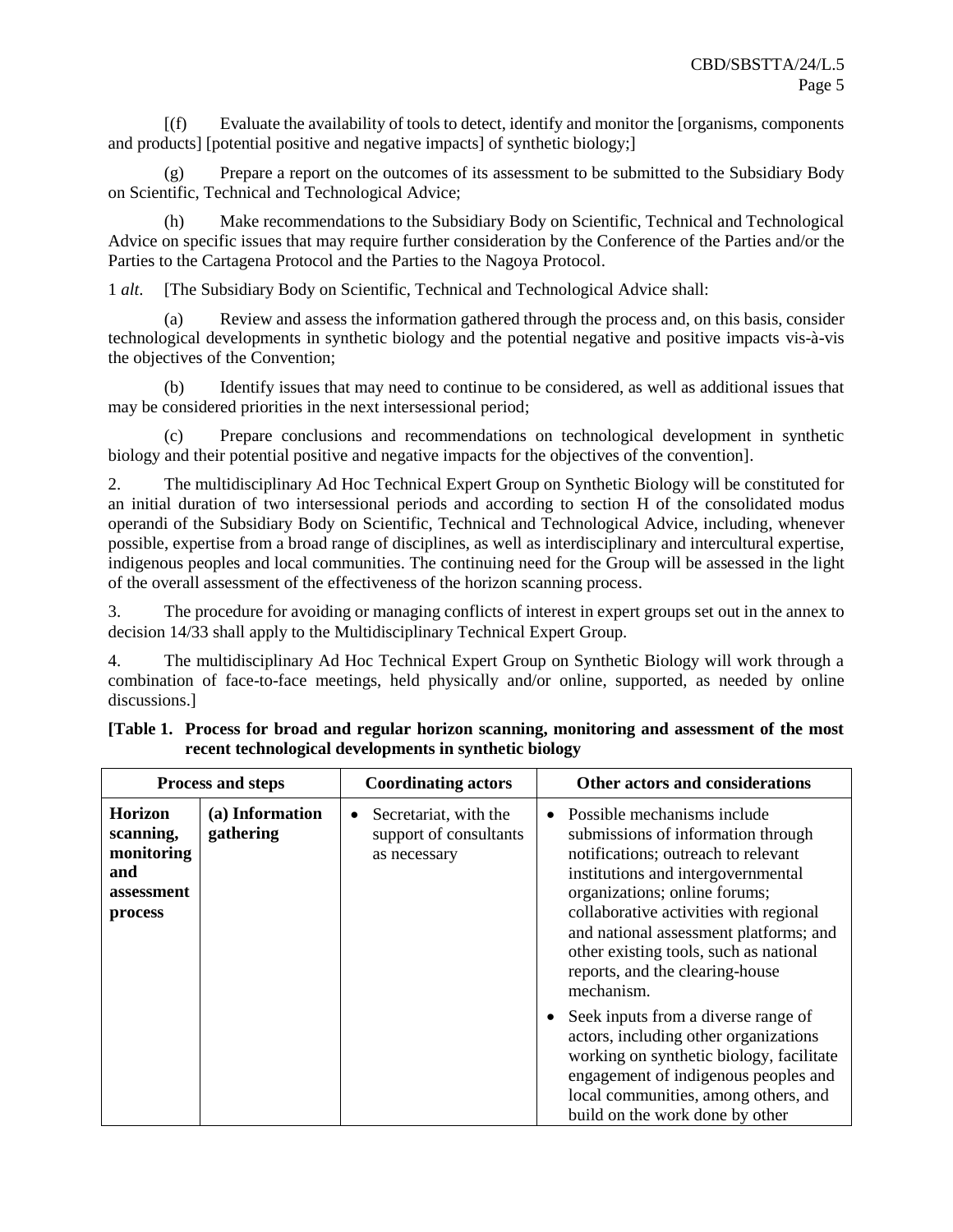| <b>Process and steps</b>                        |                  | <b>Coordinating actors</b>                                                                                                                                                                                                              | Other actors and considerations                                                                                                                                                                                                                                                                                                                                                                                                                                                                                                                                                                                                                                                                                                                                                                                                                                                                                                                                                                     |
|-------------------------------------------------|------------------|-----------------------------------------------------------------------------------------------------------------------------------------------------------------------------------------------------------------------------------------|-----------------------------------------------------------------------------------------------------------------------------------------------------------------------------------------------------------------------------------------------------------------------------------------------------------------------------------------------------------------------------------------------------------------------------------------------------------------------------------------------------------------------------------------------------------------------------------------------------------------------------------------------------------------------------------------------------------------------------------------------------------------------------------------------------------------------------------------------------------------------------------------------------------------------------------------------------------------------------------------------------|
|                                                 |                  |                                                                                                                                                                                                                                         | relevant horizon scanning or<br>technology assessment processes.<br>Some issues identified during one cycle<br>may need to continue to be considered<br>in subsequent cycles, with consistency<br>in the way the process is carried out<br>with a view to obtaining results that<br>could be comparable over time.                                                                                                                                                                                                                                                                                                                                                                                                                                                                                                                                                                                                                                                                                  |
| organization<br>and synthesis of<br>information | (b) Compilation, | Secretariat, with the<br>support of consultants<br>as necessary                                                                                                                                                                         | Use digital tools for dissemination of<br>$\bullet$<br>information and feedback, inter alia, by<br>webinars, directed to Parties, and other<br>stakeholders.<br>The information compiled and<br>$\bullet$<br>synthesized will be made available,<br>including through the clearing-house<br>mechanism.                                                                                                                                                                                                                                                                                                                                                                                                                                                                                                                                                                                                                                                                                              |
| (c) Assessment                                  |                  | Multidisciplinary<br>$\bullet$<br>Ad Hoc Technical<br>Expert Group on<br><b>Synthetic Biology</b><br>Subsidiary Body on<br>Scientific, Technical<br>and Technological<br>Advice (approval of<br>the main conclusions<br>of the process) | Expertise from a broad range of<br>٠<br>disciplines, as well as interdisciplinary<br>and intercultural expertise necessary.<br>Face-to-face meetings with support of<br>$\bullet$<br>online mechanisms.<br>Make use of tools and approaches to<br>$\bullet$<br>enable a participatory assessment<br>process.<br>Selection of experts for the<br>٠<br>multidisciplinary Ad Hoc Technical<br>Expert Group will be undertaken in<br>accordance with the consolidated<br>modus operandi of the Subsidiary Body<br>on Scientific, Technical and<br>Technological Advice.<br>Key actors in the horizon scanning,<br>monitoring and assessment process,<br>including consultants and members of<br>the multidisciplinary Ad Hoc Technical<br>Expert Group, will be subject to the<br>procedure for avoiding or managing<br>conflicts of interest set out in decision<br>14/33.<br>Assessment step may be supported by,<br>$\bullet$<br>among other things, commissioning<br>technology assessment studies. |
| outcomes                                        | (d) Reporting on | Multidisciplinary Ad<br>$\bullet$<br>Hoc Technical Expert<br>Group reports to<br>Subsidiary Body on                                                                                                                                     | External review of the draft outcomes.<br>$\bullet$<br>Communicate the outputs effectively to<br>$\bullet$<br>a broad range of potential users, in a                                                                                                                                                                                                                                                                                                                                                                                                                                                                                                                                                                                                                                                                                                                                                                                                                                                |